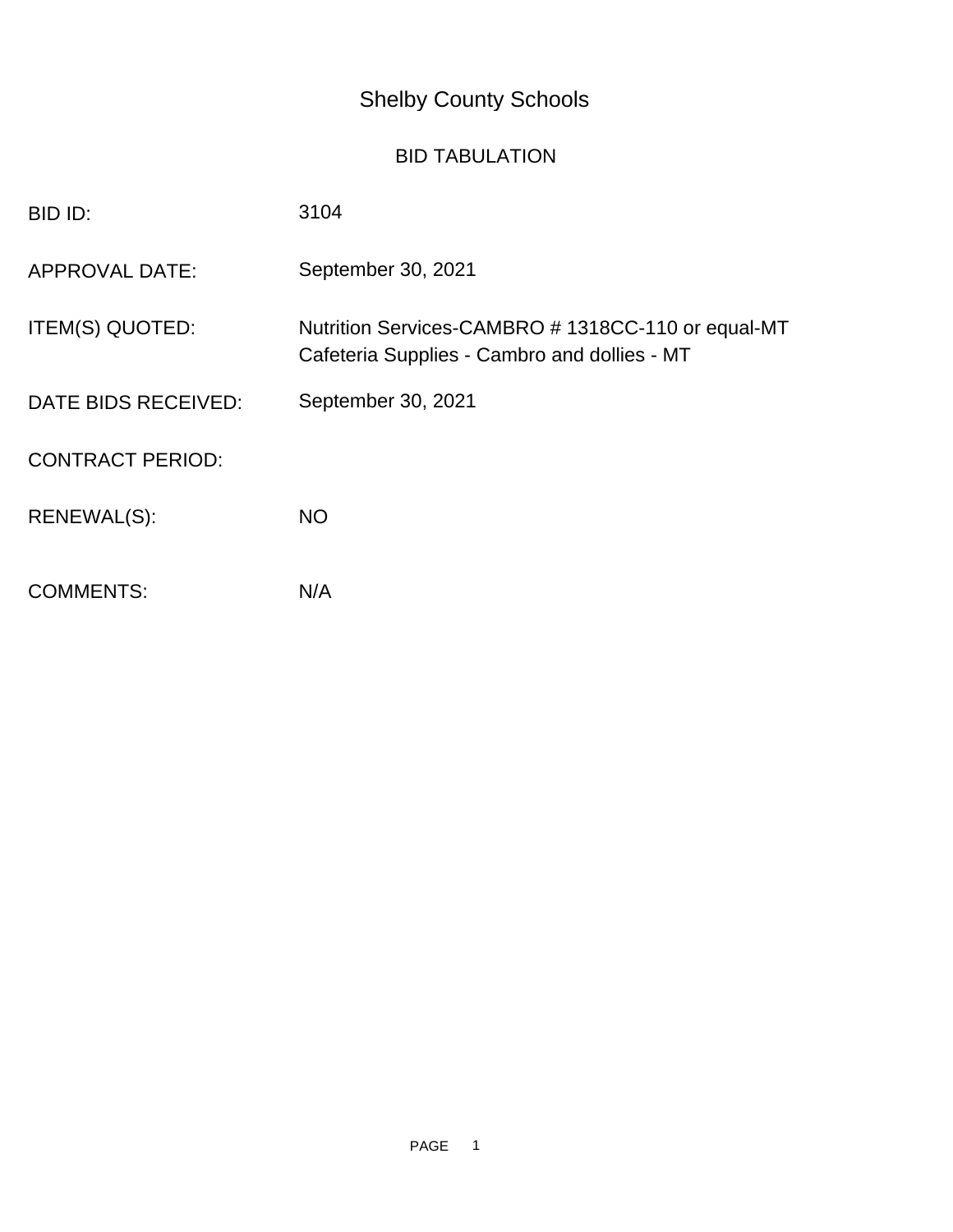## **Vendor Response Terms**

| <b>Vendor Name</b>              | <b>Response Terms</b> | <b>Response Payment Terms</b> |
|---------------------------------|-----------------------|-------------------------------|
| Douglas Equipment               |                       | <b>Net 30</b>                 |
| federal equipment dealers, inc. | delivered             | net upon invoice              |

HOTEL AND RESTAURANT SUPPLY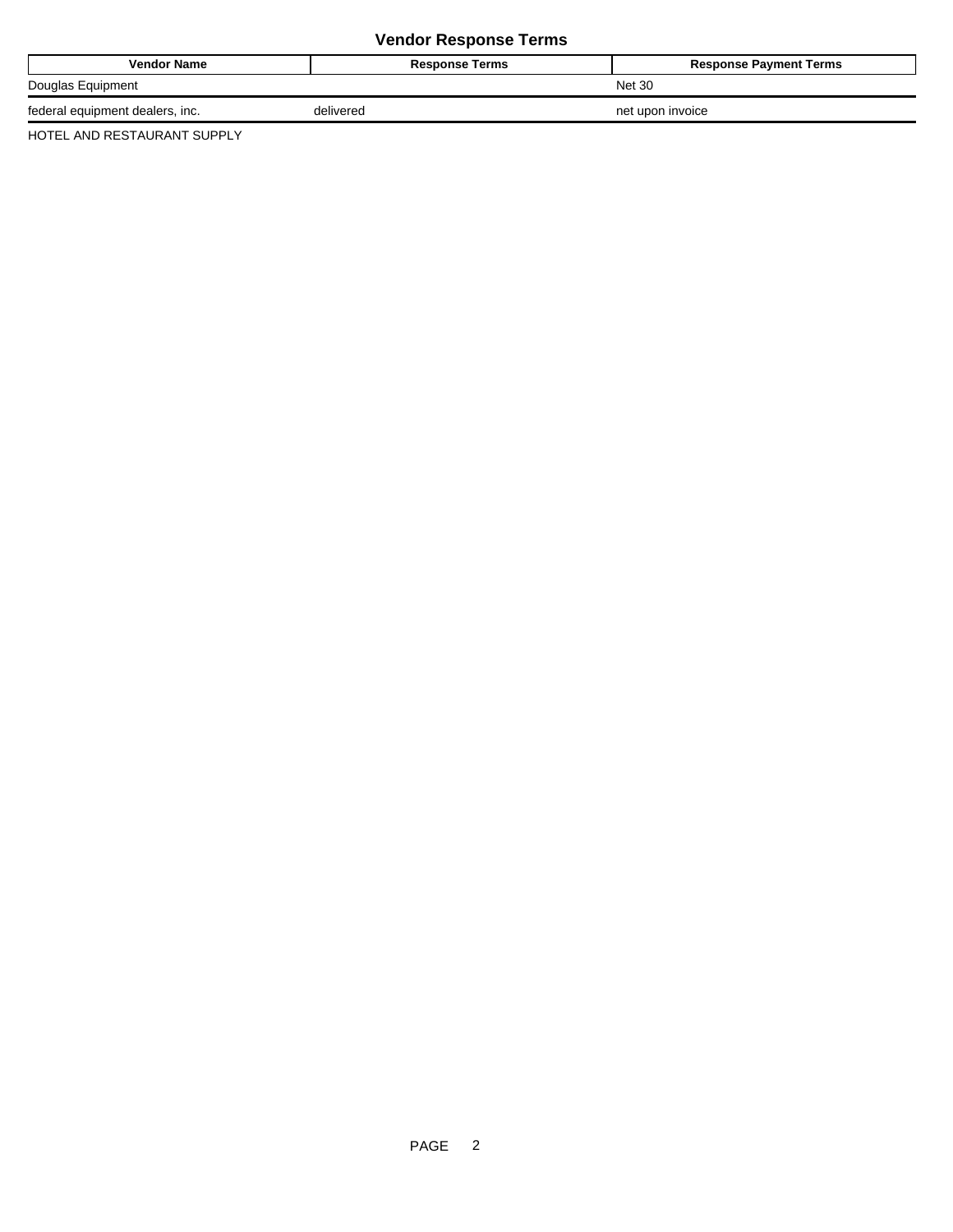|                                                                    | ITEM NO. 1 - Cambro Carreir #1318CC-110 or approved equal 20 (twenty cam carrier) Accepted brand and model: Cambro             |                        |
|--------------------------------------------------------------------|--------------------------------------------------------------------------------------------------------------------------------|------------------------|
|                                                                    | Carrier # 1318CC-110 or approved equal. This will be for Nutrition Services Department. Location for delivery: Shelby County   |                        |
|                                                                    | Schools Central Nutrition Center Attention: Jim Cruthirds 3176 Jackson Avenue Memphis, TN 38112 1 - 1.0000 Each Container,     |                        |
| <b>Estimated Quantity - 20</b>                                     |                                                                                                                                |                        |
| ITEM AWARD NOTES: JC - approved Lowest bidder - Douglas Equipment. |                                                                                                                                |                        |
| <b>VENDOR NAME</b>                                                 | <b>ITEM MANUFACTURER &amp; PART NUMBER</b>                                                                                     | UNIT PRICE (\$)        |
| Douglas Equipment                                                  | Cambro #1318CC110                                                                                                              | 244.0100*              |
| <b>VENDOR REFERENCE NUMBER:</b>                                    | 1318CC110                                                                                                                      |                        |
| federal equipment dealers, inc.                                    | Cambro #1318cc-110                                                                                                             | 260,0000               |
| <b>VENDOR REFERENCE NUMBER:</b>                                    | SCS3104                                                                                                                        |                        |
| <b>RESPONSE ITEM PAYMENT TERMS:</b>                                | net on invoice                                                                                                                 |                        |
| <b>RESPONSE ITEM NOTES:</b><br>delivered                           |                                                                                                                                |                        |
| HOTEL AND RESTAURANT SUPPLY                                        | Cambro                                                                                                                         | 275,0000               |
| <b>VENDOR REFERENCE NUMBER:</b>                                    | As Per Spec                                                                                                                    |                        |
|                                                                    |                                                                                                                                |                        |
|                                                                    | ITEM NO. 2 - Cambro CD 300-110 or approved equal This will be for Nutrition Services Department. Location for delivery: Shelby |                        |
| Container, Estimated Quantity - 10                                 | County Schools Central Nutrition Center Attention: Jim Cruthirds 3176 Jackson Avenue Memphis, TN 38112 1 - 1.0000 Each         |                        |
|                                                                    |                                                                                                                                |                        |
| ITEM AWARD NOTES: JC - approved Lowest bidder - Douglas Equipment. |                                                                                                                                |                        |
| <b>VENDOR NAME</b>                                                 | <b>ITEM MANUFACTURER &amp; PART NUMBER</b>                                                                                     | <b>UNIT PRICE (\$)</b> |
| Douglas Equipment                                                  | Cambro #CD300110                                                                                                               | 151.4500*              |
| <b>VENDOR REFERENCE NUMBER:</b>                                    | CD300110                                                                                                                       |                        |
| federal equipment dealers, inc.                                    | Cambro #CD 300 110                                                                                                             | 160,0000               |
| <b>VENDOR REFERENCE NUMBER:</b>                                    | 3104a                                                                                                                          |                        |
| <b>RESPONSE ITEM PAYMENT TERMS:</b>                                | net upon invoice                                                                                                               |                        |
| <b>RESPONSE ITEM NOTES:</b><br>delivered                           |                                                                                                                                |                        |
| <b>HOTEL AND RESTAURANT SUPPLY</b>                                 | Cambro                                                                                                                         | 170.0000               |
| <b>VENDOR REFERENCE NUMBER:</b>                                    | As Per Spec                                                                                                                    |                        |
|                                                                    |                                                                                                                                |                        |